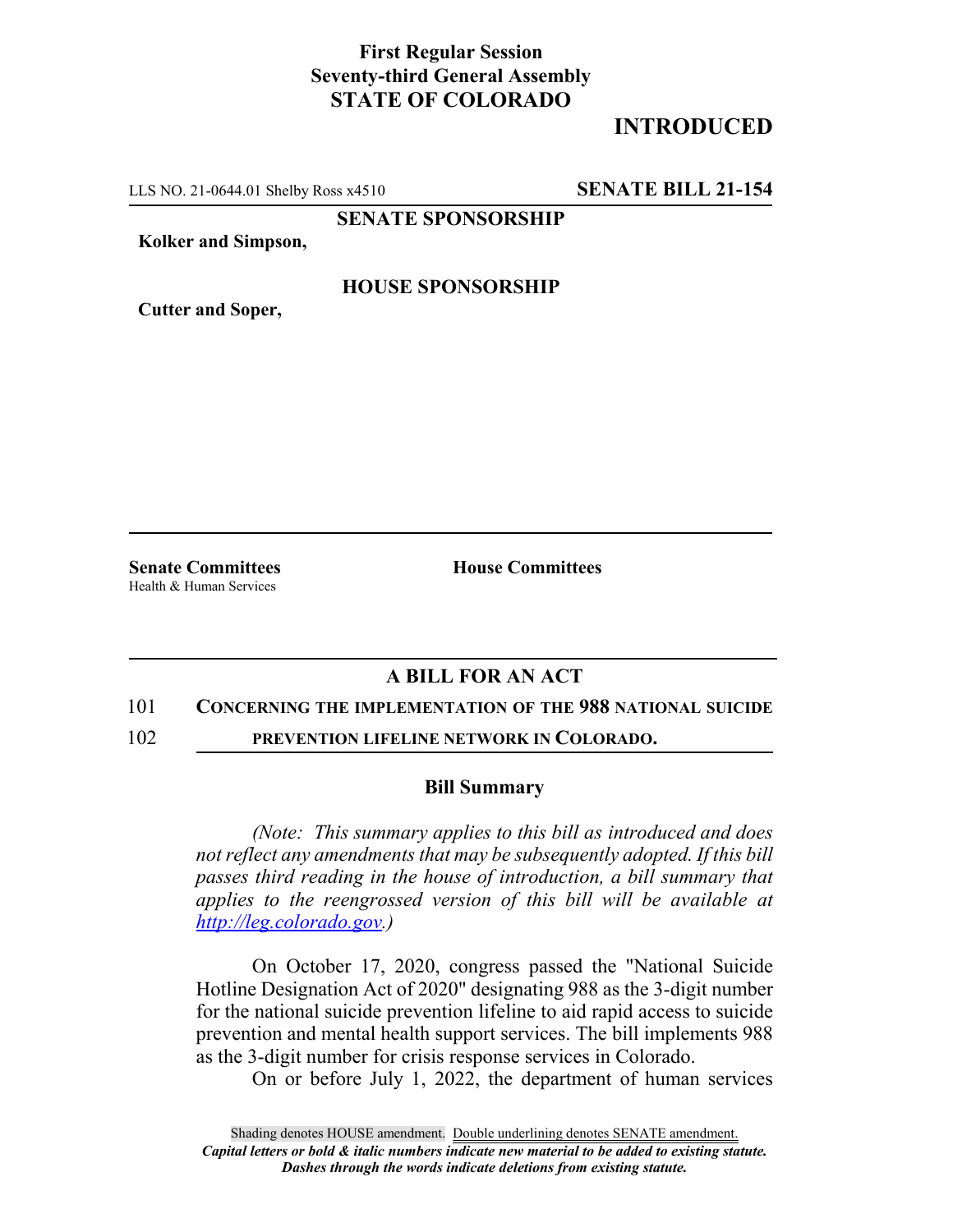(department) shall contract with a nonprofit organization to create the 988 crisis hotline center to provide intervention services and crisis care coordination to individuals calling the 988 crisis hotline 24 hours a day, 7 days a week.

Beginning January 1, 2022, a 988 surcharge (surcharge) is imposed on service users in an amount to be established by the public utilities commission (commission) on an annual basis. The bill requires each service supplier to collect the surcharge from its service users and remit the collected surcharges to the commission on a monthly basis. The state treasurer shall credit the surcharge collections to the 988 surcharge cash fund (fund).

The bill imposes a prepaid wireless 988 charge on each retail transaction in an amount to be established by the commission on an annual basis. The bill requires each seller to collect the prepaid wireless 988 charge from the consumer on each retail transaction occurring in the state and remit the collected charges to the department of revenue. The state treasurer shall credit the prepaid wireless 988 charge to the fund.

The office of behavioral health in the department may expend money from the fund for the administration and operation of the 988 crisis hotline center.

Beginning January 1, 2023, and each January 1 thereafter, the department shall submit information about the usage of the 988 crisis hotline center to the federal substance abuse and mental health services administration, and information about the expenditures of the fund to the federal communications commission.

1 *Be it enacted by the General Assembly of the State of Colorado:*

 **SECTION 1. Legislative declaration.** (1) The general assembly finds that on July 16, 2020, the federal communications commission (FCC) adopted rules, and on October 17, 2020, congress passed the "National Suicide Hotline Designation Act of 2020", designating 988 as the three-digit number for the National Suicide Prevention Lifeline to aid rapid access to suicide prevention and mental health support services.

 (2) Therefore, the general assembly finds and declares that it is imperative for Colorado to implement 988 as the three-digit number for crisis response services in Colorado in order to comply with federal regulations, improve quality and access to behavioral health crisis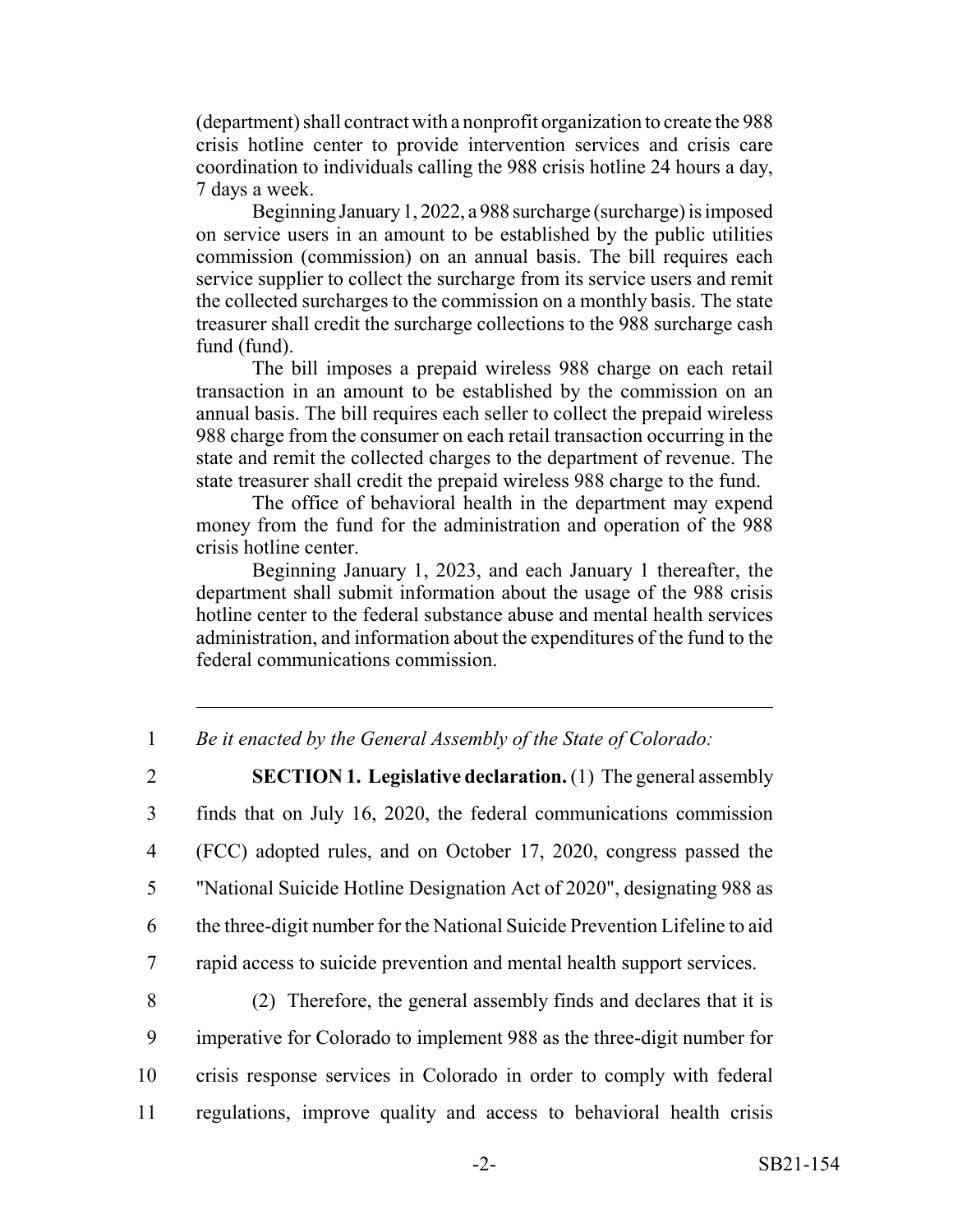services, especially underserved populations and rural areas of the state, 2 and reduce stigma surrounding suicide, mental health, and substance use conditions.

 **SECTION 2.** In Colorado Revised Statutes, **amend** 27-60-100.3 as follows:

 **27-60-100.3. Definitions.** As used in this article 60, unless the context otherwise requires:

 (1) "988 CRISIS HOTLINE CENTER" MEANS A STATE-IDENTIFIED AND STATE-FUNDED CENTER PARTICIPATING IN THE NATIONAL SUICIDE PREVENTION LIFELINE NETWORK TO RESPOND TO STATEWIDE OR REGIONAL BEHAVIORAL HEALTH CRISIS CALLS.

 $(\text{+)}(2)$  "Behavioral health" refers to an individual's mental and emotional well-being and actions that affect an individual's overall 14 wellness. Behavioral health problems and disorders CONDITIONS include substance use disorders CONDITIONS, serious psychological distress, 16 suicide, and other mental health <del>disorders</del> CONDITIONS. Problems ranging from unhealthy stress or subclinical conditions to diagnosable and treatable diseases are included in the term "behavioral health". The term "behavioral health" is also used to describe service systems that encompass prevention and promotion of emotional health, prevention and 21 treatment services for mental health and substance use disorders CONDITIONS, and recovery support.

 $(1.5)$  (3) "Criminal justice diversion program" means a program 24 created pursuant to section 27-60-106.5 or programs operated by cities or counties that connect law enforcement officers with behavioral health providers to assist individuals in need of behavioral health interventions or to divert individuals from the criminal justice system.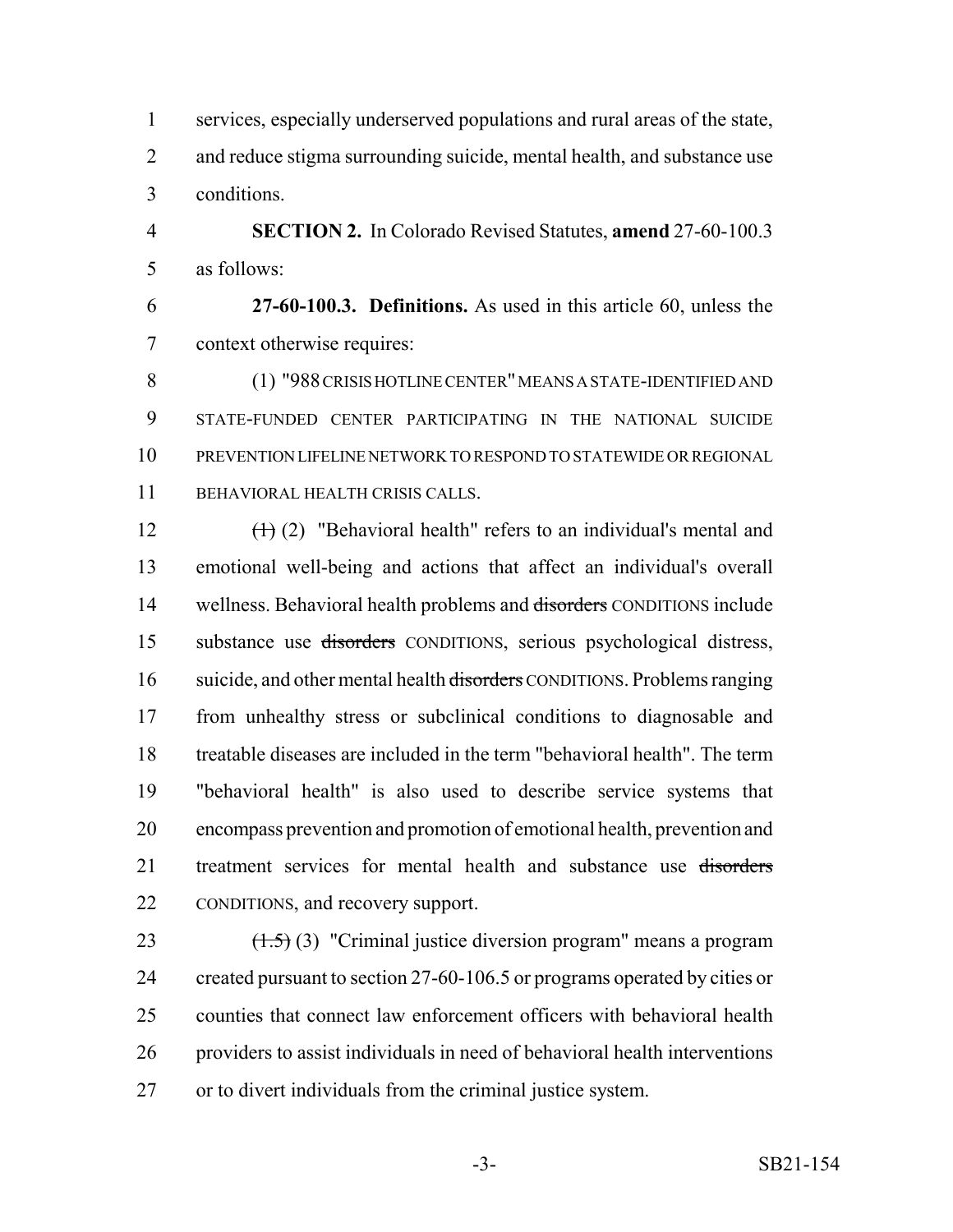1  $\left(2\right)(4)$  "Crisis intervention services" means the array of behavioral 2 health crisis services that are funded by public or private sources and exist to serve individuals who are experiencing a behavioral health crisis.

 $\left(\frac{3}{2}\right)$  (5) "Crisis response system" means the behavioral health crisis response system developed and implemented pursuant to this article 60.

6  $(4)$  (6) "Crisis response system contractor" means an entity that has been awarded a contract to provide one or more crisis intervention services pursuant to section 27-60-103.

 (7) "NATIONAL SUICIDE PREVENTION LIFELINE" MEANS A NATIONAL NETWORK OF LOCAL CRISIS CENTERS MAINTAINED BY THE FEDERAL SUBSTANCE ABUSE AND MENTAL HEALTH SERVICES ADMINISTRATION THAT PROVIDES FREE AND CONFIDENTIAL EMOTIONAL SUPPORT TO PEOPLE IN SUICIDAL CRISIS OR EMOTIONAL DISTRESS TWENTY-FOUR HOURS A DAY, SEVEN DAYS A WEEK.

 (4.7) (8) "Office" means the office of behavioral health in the department of human services.

17  $(5)(9)$  "State board" means the state board of human services created and authorized pursuant to section 26-1-107.

19  $(6)(10)$  "State department" means the state department of human services created pursuant to section 26-1-105.

 (11) "VETERANS CRISIS LINE" MEANS THE VETERANS CRISIS LINE 22 MAINTAINED BY THE SECRETARY OF VETERANS AFFAIRS.

 **SECTION 3.** In Colorado Revised Statutes, 27-60-103, **amend** 24  $(1)(b)(I)$  and  $(6)$  as follows:

 **27-60-103. Behavioral health crisis response system - services - request for proposals - criteria - reporting - rules.** (1) (b) The components of the crisis response system must reflect a continuum of care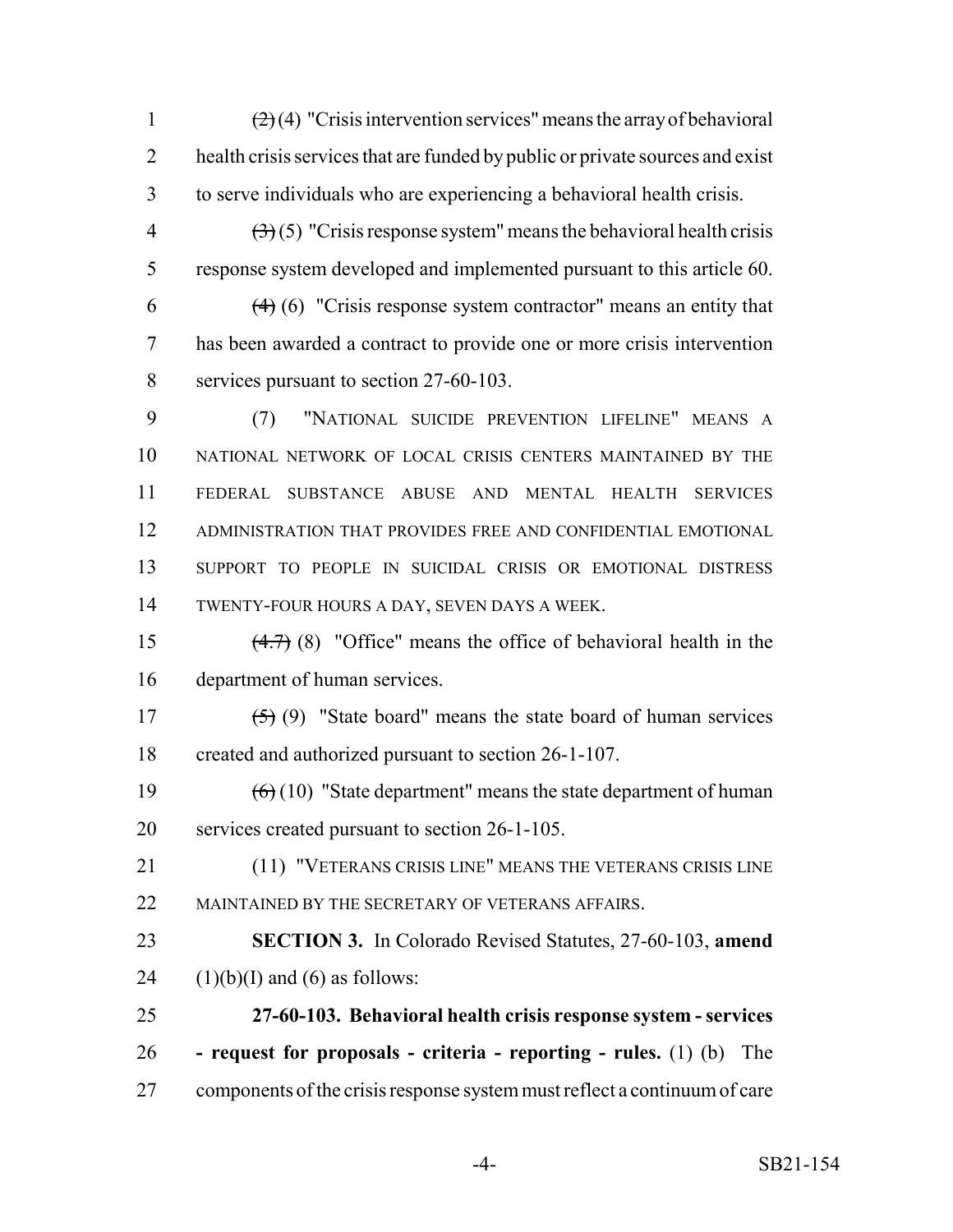from crisis response through stabilization and safe return to the community, with adequate support for transitions to each stage. Specific components include:

4 (I) A THE twenty-four-hour telephone crisis service 988 CRISIS HOTLINE CENTER DEVELOPED PURSUANT TO SECTION 27-60-103.5 that is staffed by skilled professionals who are capable of assessing child, adolescent, and adult crisis situations and making the appropriate referrals;

 (6) (a) Beginning in January 2014, and every January thereafter, the state department shall report progress on the implementation of the 11 crisis response system, INCLUDING THE USAGE OF THE 988 CRISIS HOTLINE CENTER, THE SERVICES PROVIDED, AND THE DEPOSITS AND EXPENDITURES FROM THE 988 SURCHARGE CASH FUND, as well as information about and updates to the system, as part of its "State Measurement for Accountable, Responsive, and Transparent (SMART) Government Act" hearing required by section 2-7-203.

 (b) On or before November 1, 2017, the office of behavioral 18 health within the state department shall prepare a report and submit such 19 report to the joint judiciary committee; the joint health and human services committee; the joint budget committee; the governor; and the commission on criminal and juvenile justice, established in section 22 16-11.3-102. At a minimum, the report must include details concerning 23 the current status of funding and the implementation of the expansion of 24 behavioral health crisis services BEGINNING JANUARY 1, 2023, AND EACH JANUARY 1 THEREAFTER, THE STATE DEPARTMENT SHALL SUBMIT INFORMATION ABOUT THE USAGE OF THE 988 CRISIS HOTLINE CENTER AND SERVICES PROVIDED TO THE FEDERAL SUBSTANCE ABUSE AND MENTAL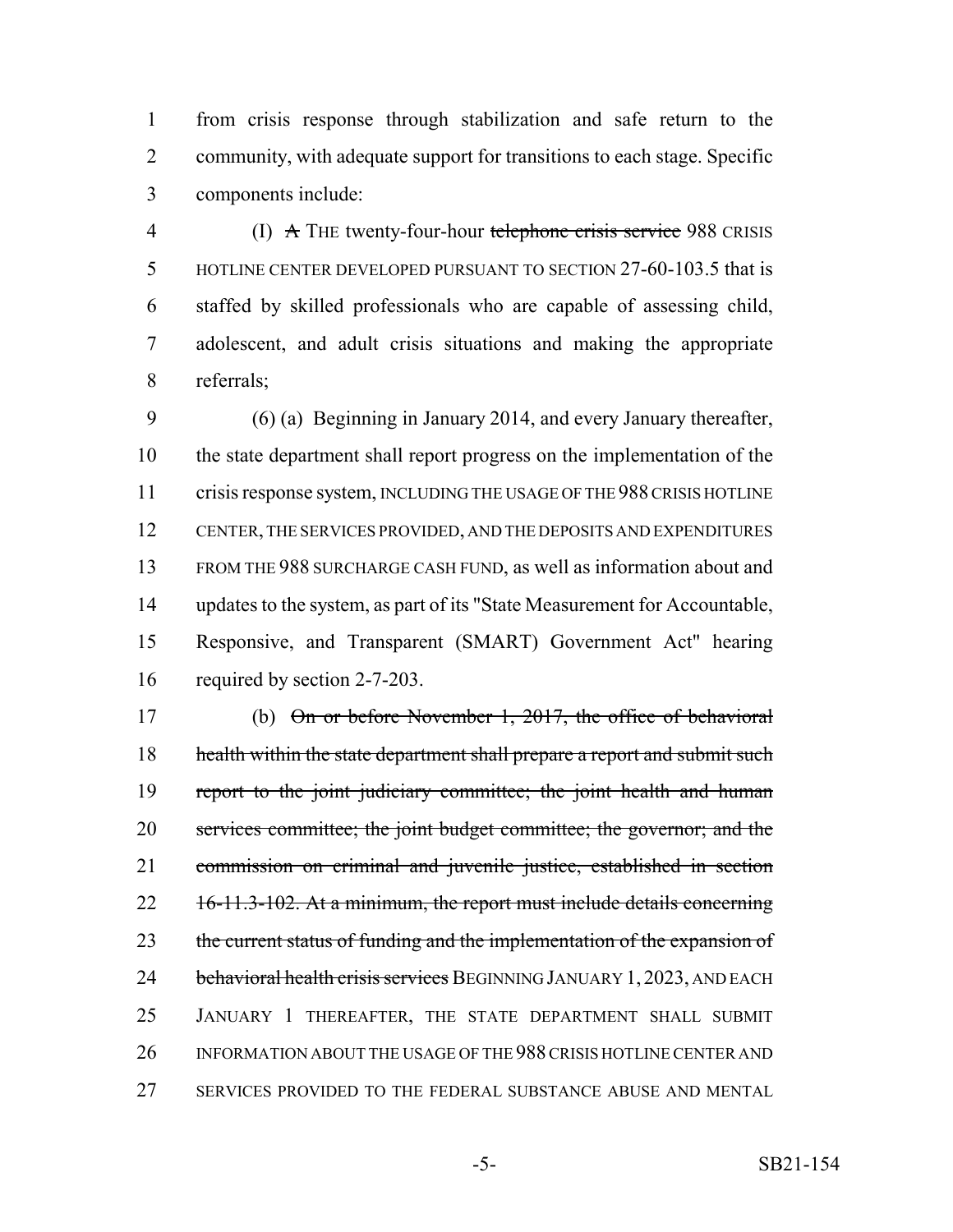HEALTH SERVICES ADMINISTRATION, AND INFORMATION ABOUT THE EXPENDITURES OF THE 988 SURCHARGE CASH FUND TO THE FEDERAL COMMUNICATIONS COMMISSION.

 (c) On or before May 1, 2018, but after January 31, 2018, the office of behavioral health within the state department shall present a report to the joint judiciary committee and the joint committee on health and human services concerning the current status of funding and the implementation of the expansion of behavioral health crisis services.

 **SECTION 4.** In Colorado Revised Statutes, **add** 27-60-103.5 as follows:

 **27-60-103.5. 988 crisis hotline center - implementation - 988 surcharge cash fund - creation.** (1) ON OR BEFORE JULY 1, 2022, THE STATE DEPARTMENT SHALL CONTRACT WITH A NONPROFIT ORGANIZATION TO CREATE THE 988 CRISIS HOTLINE CENTER TO PROVIDE INTERVENTION SERVICES AND CRISIS CARE COORDINATION TO INDIVIDUALS CALLING THE 988 CRISIS HOTLINE FROM ANY JURISDICTION WITHIN COLORADO TWENTY-FOUR HOURS A DAY, SEVEN DAYS A WEEK.

18 (2) THE 988 CRISIS HOTLINE CENTER SHALL:

 (a) HAVE AN ACTIVE AGREEMENT WITH THE ADMINISTRATOR OF THE NATIONAL SUICIDE PREVENTION LIFELINE FOR PARTICIPATION WITHIN 21 THE NETWORK:

 (b) MEET THE NATIONAL SUICIDE PREVENTION LIFELINE REQUIREMENTS AND BEST PRACTICE GUIDELINES FOR OPERATIONAL AND CLINICAL STANDARDS;

 (c) MEET THE NATIONAL SUICIDE PREVENTION LIFELINE REQUIREMENTS FOR SERVING HIGH-RISK AND SPECIALIZED POPULATIONS; (d) DEPLOY MOBILE RESPONSE UNITS AND CO-RESPONDER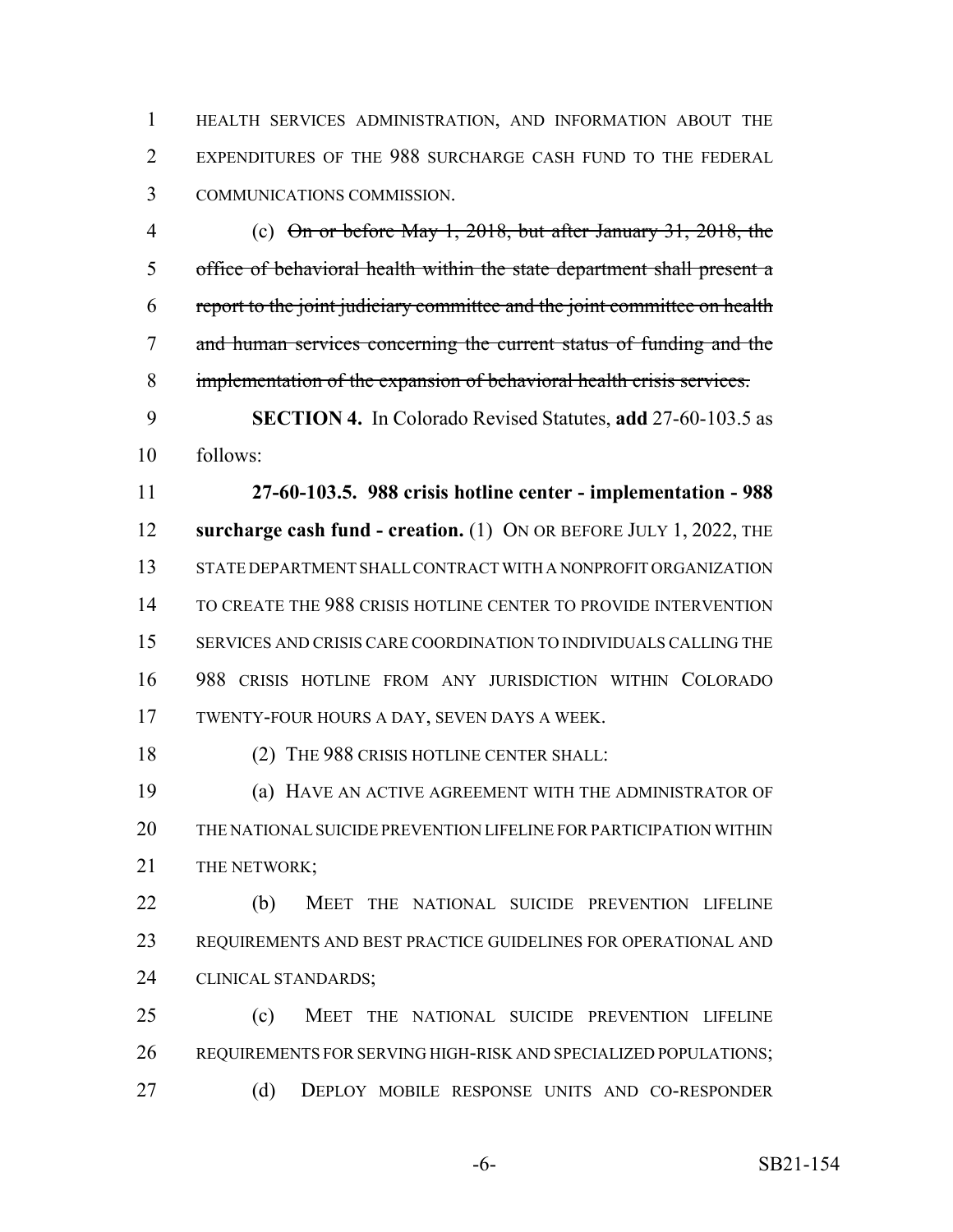PROGRAMS THAT ARE PART OF THE CRISIS RESPONSE SYSTEM AND COORDINATE ACCESS TO CRISIS WALK-IN CENTERS, AS APPROPRIATE; AND (e) PROVIDE FOLLOW-UP SERVICES TO INDIVIDUALS ACCESSING THE 988 CRISIS HOTLINE.

 (3) THE STATE DEPARTMENT SHALL COLLABORATE WITH THE NATIONAL SUICIDE PREVENTION LIFELINE AND VETERANS CRISIS LINE FOR THE PURPOSE OF ENSURING CONSISTENT PUBLIC MESSAGING ABOUT THE 8 988 CRISIS HOTLINE CENTER AND AVAILABLE SERVICES.

 (4) (a) THE 988 SURCHARGE CASH FUND, REFERRED TO IN THIS SECTION AS THE "FUND", IS HEREBY CREATED IN THE STATE TREASURY. THE FUND CONSISTS OF MONEY CREDITED TO THE FUND IN ACCORDANCE 12 WITH ARTICLE 17.5 OF TITLE 40.

 (b) THE STATE TREASURER SHALL CREDIT ALL INTEREST AND INCOME DERIVED FROM THE DEPOSIT AND INVESTMENT OF MONEY IN THE FUND TO THE FUND.

 (c) SUBJECT TO ANNUAL APPROPRIATION BY THE GENERAL ASSEMBLY, THE OFFICE OF BEHAVIORAL HEALTH MAY EXPEND MONEY FROM THE FUND FOR THE ADMINISTRATION AND OPERATION OF THE 988 CRISIS HOTLINE CENTER, AND THE PUBLIC UTILITIES COMMISSION AND THE DEPARTMENT OF REVENUE MAY EXPEND MONEY FROM THE FUND IN 21 ACCORDANCE WITH ARTICLE 17.5 OF TITLE 40.

 **SECTION 5.** In Colorado Revised Statutes, **add** article 17.5 to 23 title 40 as follows:

- **ARTICLE 17.5**
- 
- 
- **988 Surcharge for the 988 Crisis Hotline Center**

**40-17.5-101. Definitions.** AS USED IN THIS ARTICLE 17.5, UNLESS

27 THE CONTEXT OTHERWISE REQUIRES: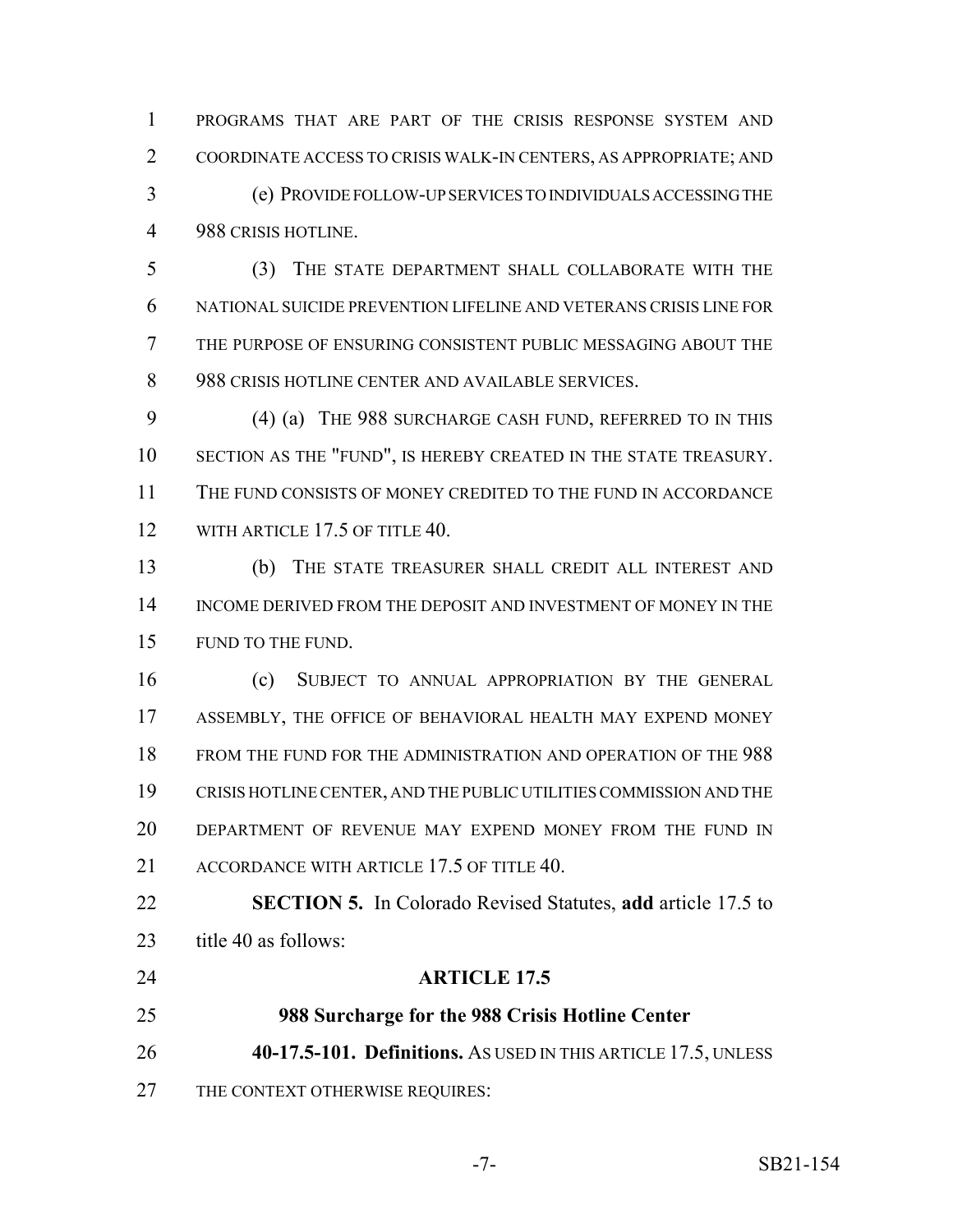(1) "988" MEANS THE THREE-DIGIT ABBREVIATED DIALING CODE USED TO REPORT A BEHAVIORAL HEALTH CRISIS.

 (2) "988 ACCESS CONNECTION" MEANS ANY COMMUNICATIONS SERVICE INCLUDING WIRELINE, WIRELESS CELLULAR, INTERCONNECTED VOICE OVER INTERNET PROTOCOL , OR SATELLITE IN WHICH CONNECTIONS ARE ENABLED, CONFIGURED, OR CAPABLE OF MAKING 988 CALLS. "988 ACCESS CONNECTION" DOES NOT INCLUDE FACILITIES-BASED BROADBAND SERVICES. THE NUMBER OF 988 ACCESS CONNECTIONS IS DETERMINED BY THE CONFIGURED CAPACITY FOR SIMULTANEOUS OUTBOUND CALLING.FOR EXAMPLE, FOR A DIGITAL SIGNAL-1 (DS-1) LEVEL SERVICE OR EQUIVALENT THAT IS CHANNELIZED AND SPLIT INTO SEPARATE CHANNELS FOR VOICE COMMUNICATIONS, THE NUMBER OF 988 ACCESS CONNECTIONS WOULD BE EQUAL TO THE NUMBER OF CHANNELS CAPABLE OF MAKING SIMULTANEOUS CALLS.

 (3) "988 SURCHARGE" MEANS THE SURCHARGE ESTABLISHED PURSUANT TO SECTION 40-17.5-102.

 (4) "COMMISSION" OR "PUBLIC UTILITIES COMMISSION" MEANS THE PUBLIC UTILITIES COMMISSION OF THE STATE OF COLORADO CREATED IN SECTION 40-2-101.

20 (5) "PERSON" MEANS ANY INDIVIDUAL; FIRM; PARTNERSHIP; COPARTNERSHIP; JOINT VENTURE; ASSOCIATION; COOPERATIVE ORGANIZATION; CORPORATION, MUNICIPAL OR PRIVATE AND WHETHER ORGANIZED FOR PROFIT OR NOT; GOVERNMENTAL AGENCY; STATE; COUNTY; POLITICAL SUBDIVISION; STATE DEPARTMENT; COMMISSION; BOARD; OR BUREAU, FRATERNAL ORGANIZATION, NONPROFIT ORGANIZATION, ESTATE, TRUST, BUSINESS OR COMMON LAW TRUST, RECEIVER, ASSIGNEE FOR THE BENEFIT OF CREDITORS, TRUSTEE, OR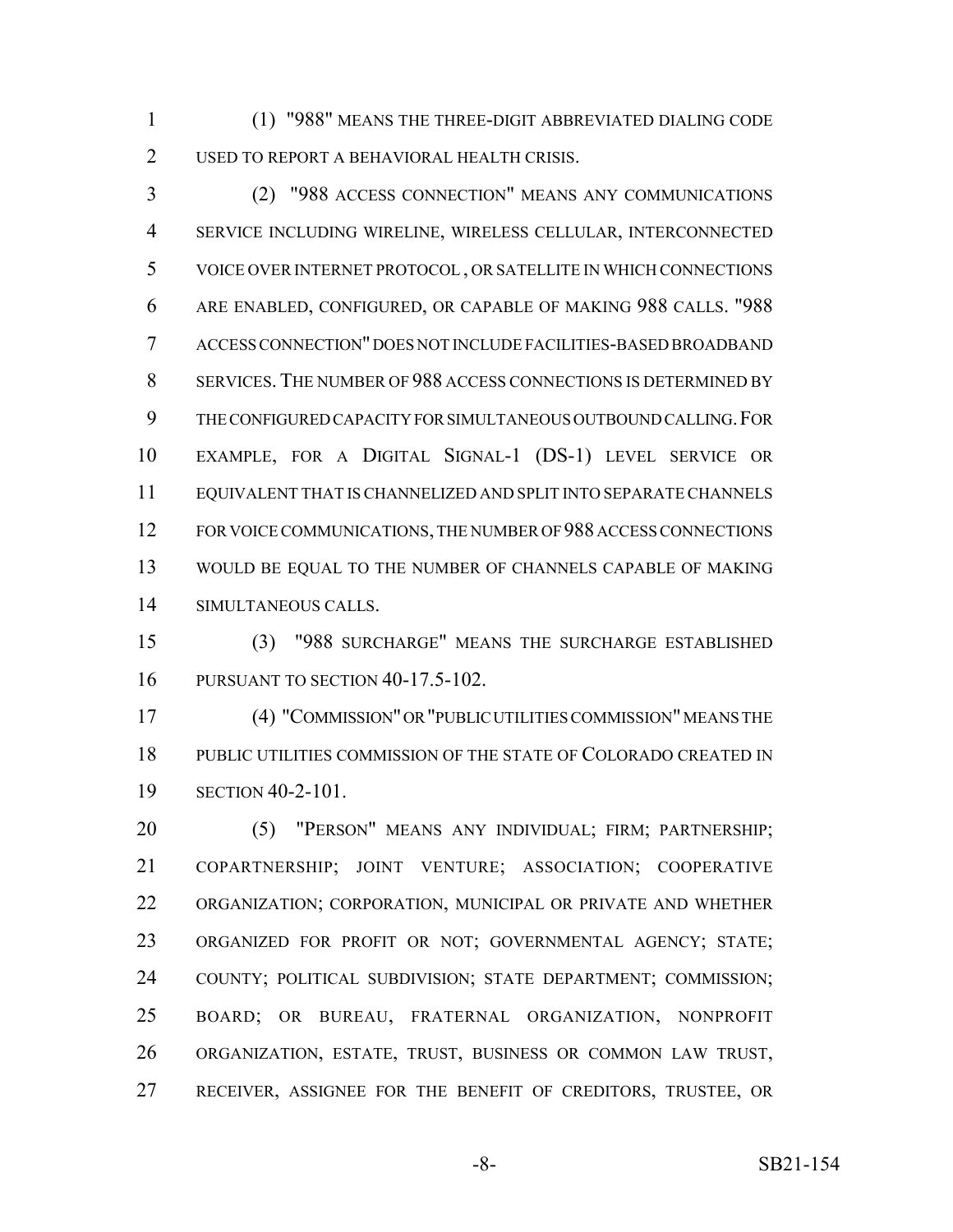TRUSTEE IN BANKRUPTCY; OR ANY OTHER SERVICE USER.

 (6) "SERVICE SUPPLIER" MEANS A PERSON PROVIDING 988 ACCESS CONNECTIONS TO ANY SERVICE USER IN THE STATE, EITHER DIRECTLY OR BY RESALE.

 (7) "SERVICE USER" MEANS A PERSON WHO IS PROVIDED A 988 ACCESS CONNECTION IN THE STATE.

 **40-17.5-102. 988 surcharge - imposition - 988 surcharge cash fund - rules.** (1) (a) EFFECTIVE JANUARY 1, 2022, A 988 SURCHARGE, REFERRED TO IN THIS SECTION AS THE "SURCHARGE", IS HEREBY IMPOSED ON SERVICE USERS IN AN AMOUNT TO BE ESTABLISHED ANNUALLY BY THE COMMISSION BUT NOT TO EXCEED FIFTY CENTS PER MONTH PER 988 ACCESS CONNECTION.

 (b) ON OR BEFORE OCTOBER 1,2021, AND ON OR BEFORE OCTOBER 1 EACH YEAR THEREAFTER, THE COMMISSION SHALL ESTABLISH THE AMOUNT OF THE SURCHARGE FOR THE NEXT CALENDAR YEAR. THE AMOUNT OF THE SURCHARGE MUST BE REASONABLY CALCULATED TO 17 MEET THE NEEDS OF THE 988 CRISIS HOTLINE CENTER BASED ON THE PROPOSED BUDGET PROVIDED TO THE COMMISSION BY THE OFFICE OF BEHAVIORAL HEALTH IN THE DEPARTMENT OF HUMAN SERVICES. UPON ESTABLISHING THE AMOUNT OF THE SURCHARGE, THE COMMISSION SHALL SEND NOTICE OF THE NEW AMOUNT TO ALL SERVICE SUPPLIERS. THE NEW 22 AMOUNT TAKES EFFECT ON THE FOLLOWING JANUARY 1.

 (c) THE AMOUNT OF THE SURCHARGE IMPOSED PER 988 ACCESS 24 CONNECTION MUST BE UNIFORM, REGARDLESS OF THE TECHNOLOGY USED TO PROVIDE THE 988 ACCESS CONNECTION.

26 (2) EACH SERVICE SUPPLIER SHALL COLLECT THE SURCHARGE FROM ITS SERVICE USERS. THE SURCHARGE IS THE LIABILITY OF THE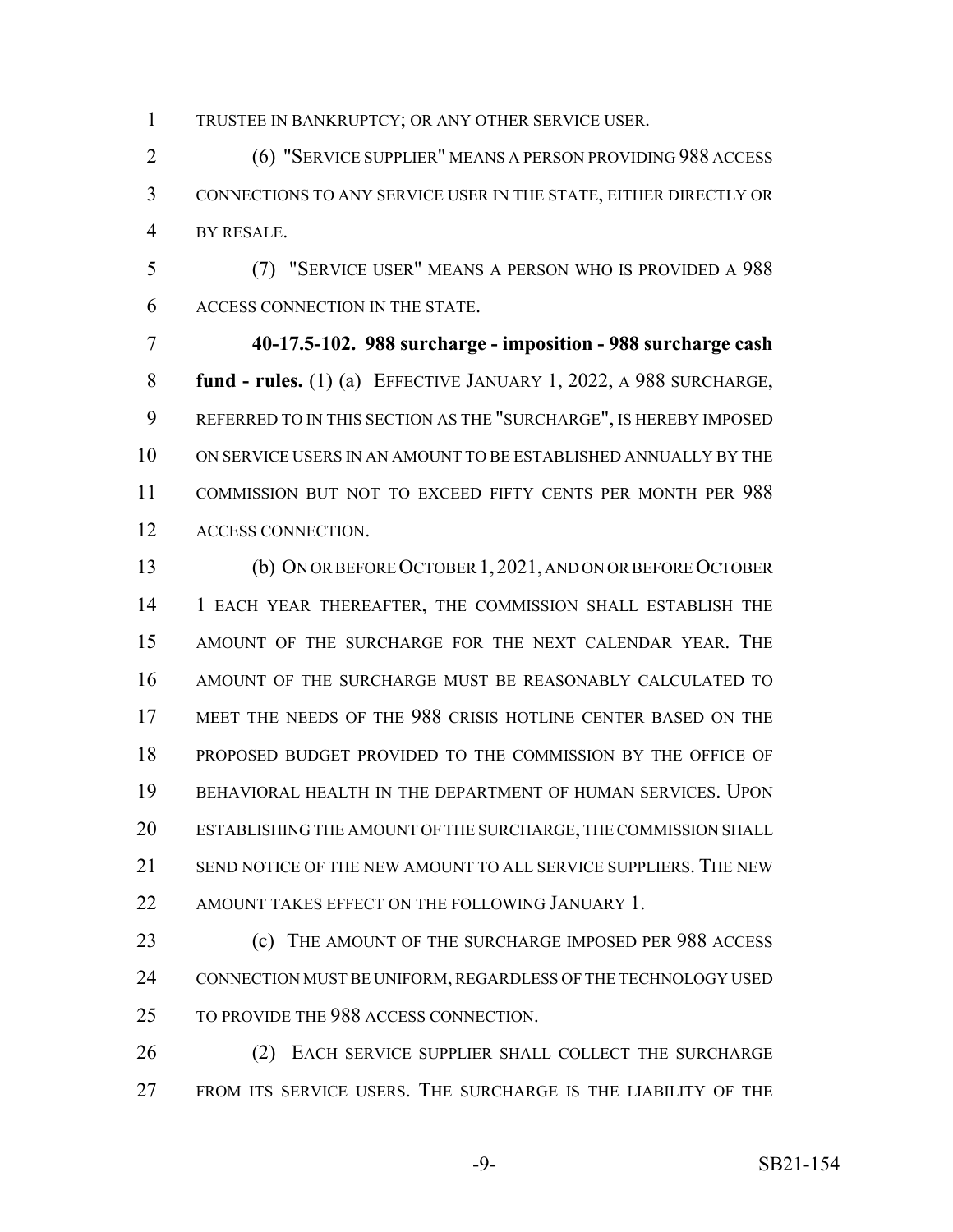SERVICE USER AND NOT OF THE SERVICE SUPPLIER; EXCEPT THAT THE SERVICE SUPPLIER IS LIABLE TO REMIT ALL SURCHARGES THAT THE SERVICE SUPPLIER COLLECTS FROM SERVICE USERS.

 (3) (a) THE SERVICE SUPPLIER SHALL REMIT THE COLLECTED SURCHARGES TO THE COMMISSION ON A MONTHLY BASIS IN A MANNER ESTABLISHED BY THE COMMISSION. THE COMMISSION SHALL ESTABLISH REMITTANCE PROCEDURES BY RULE. A SERVICE SUPPLIER IS SUBJECT TO 8 THE PENALTIES AND PROCEDURES IN SECTION 40-17.5-103 FOR THE FAILURE TO COLLECT OR CORRECTLY REMIT A SURCHARGE IN ACCORDANCE WITH THIS SECTION.

 (b) A SERVICE SUPPLIER MAY DEDUCT AND RETAIN ONE PERCENT OF THE SURCHARGES THAT ARE COLLECTED BY THE SERVICE SUPPLIER FROM ITS SERVICE USERS.

 (c) (I) THE STATE TREASURER SHALL CREDIT THE SURCHARGE COLLECTIONS REMITTED TO THE COMMISSION PURSUANT TO SUBSECTION (3)(a) OF THIS SECTION TO THE 988 SURCHARGE CASH FUND CREATED IN SECTION 27-60-103.5 (4).

 (II) SUBJECT TO ANNUAL APPROPRIATION, THE COMMISSION MAY EXPEND AN AMOUNT, NOT TO EXCEED FOUR PERCENT OF THE COLLECTED SURCHARGES IN THE 988 SURCHARGE CASH FUND, NECESSARY TO REIMBURSE THE COMMISSION FOR ITS DIRECT AND INDIRECT COSTS OF 22 ADMINISTERING THE COLLECTION AND REMITTANCE OF SURCHARGES FOR THE 988 CRISIS HOTLINE CENTER, INCLUDING COSTS RELATED TO CONDUCTING AUDITS OF SERVICE SUPPLIERS IN ACCORDANCE WITH SECTION 40-17.5-103.

 (4) THIS SECTION DOES NOT APPLY TO PREPAID WIRELESS TELECOMMUNICATIONS SERVICES.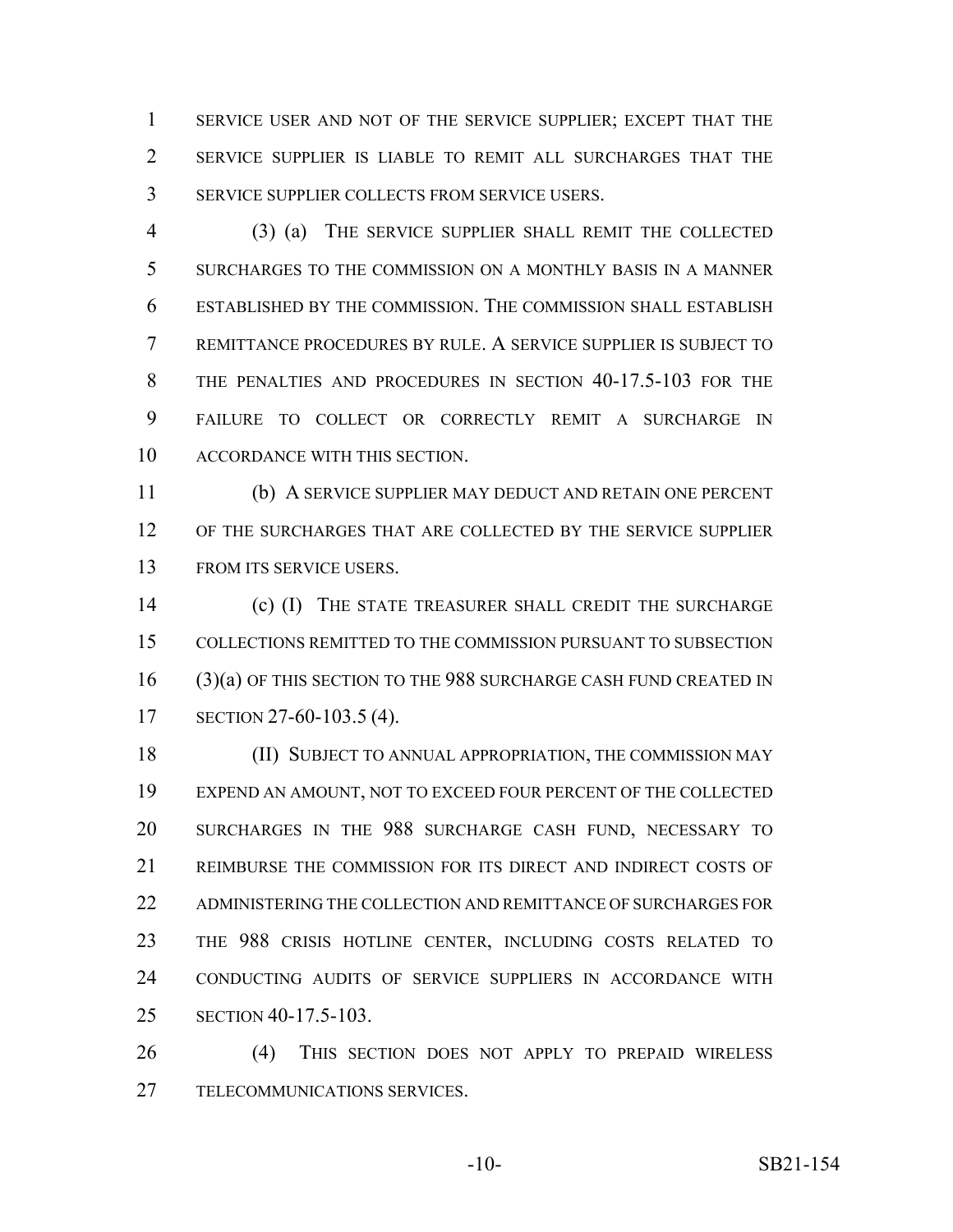**40-17.5-103. Remittance of charges - administrative fees - rules.** (1) EVERY SERVICE SUPPLIER SHALL COLLECT THE 988 SURCHARGE IMPOSED IN ACCORDANCE WITH SECTION 40-17.5-102 FROM ITS SERVICE USERS.

 (2) THE DUTY TO COLLECT OR REMIT THE 988 SURCHARGE COMMENCES ON JANUARY 1, 2022.THE 988 SURCHARGE MUST BE STATED SEPARATELY ON A SERVICE USER'S BILL, UNLESS THE SERVICE SUPPLIER DOES NOT SEPARATELY LIST ANY FEES OR SURCHARGES AS LINE ITEMS.

 (3) A SERVICE SUPPLIER IS LIABLE ONLY FOR THE 988 SURCHARGE COLLECTED PURSUANT TO THIS ARTICLE 17.5 UNTIL IT IS REMITTED TO THE COMMISSION. THE AMOUNT REMITTED BY THE SERVICE SUPPLIER MUST REFLECT THE ACTUAL COLLECTIONS BASED ON THE ACTUAL 988 ACCESS CONNECTIONS BILLED.

 (4) A SERVICE SUPPLIER SHALL REMIT THE 988 SURCHARGE IN ACCORDANCE WITH SECTION 40-17.5-102 AND RULES ADOPTED BY THE COMMISSION.

 (5) (a) THE SERVICE SUPPLIER SHALL MAINTAIN A RECORD OF THE AMOUNT OF EACH 988 SURCHARGE COLLECTED AND REMITTED BY SERVICE USER ADDRESS FOR A PERIOD OF THREE YEARS AFTER THE TIME THE CHARGE WAS COLLECTED AND REMITTED.

 (b) IF A SERVICE SUPPLIER FAILS TO TIMELY FILE A REPORT AND REMIT THE 988 SURCHARGE AS REQUIRED BY THIS SECTION, OR IF A SERVICE SUPPLIER FILES AN INCORRECT REPORT OR FAILS TO REMIT THE 24 CORRECT AMOUNT, THE COMMISSION SHALL ESTIMATE THE AMOUNT OF THE REMITTANCE DUE FOR THE PERIOD OR PERIODS FOR WHICH THE SERVICE SUPPLIER IS DELINQUENT. THE COMMISSION SHALL MAKE THE ESTIMATE BASED UPON THE INFORMATION AVAILABLE. THE COMMISSION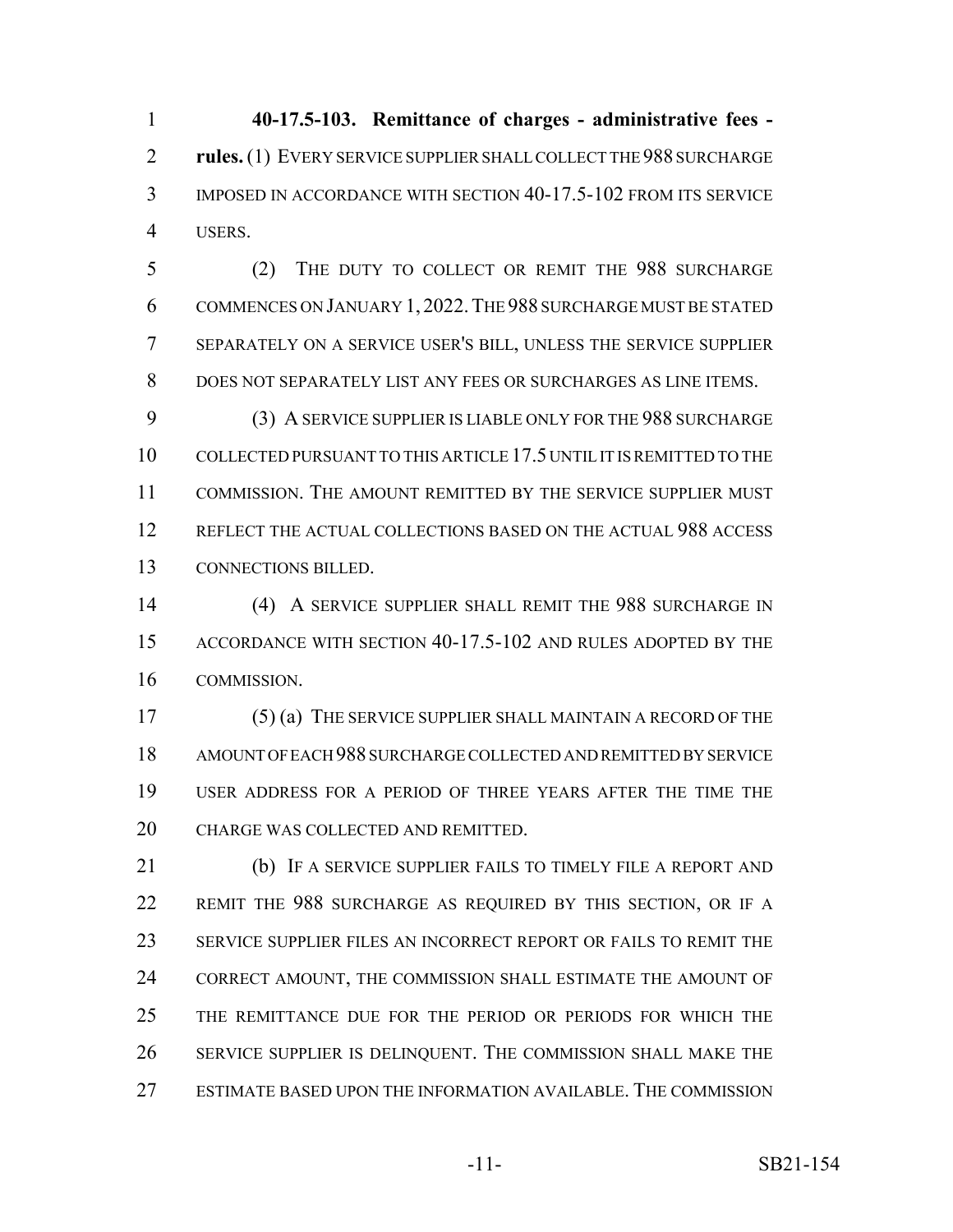SHALL COMPUTE AND ASSESS A PENALTY EQUAL TO FIFTEEN PERCENT OF THE ESTIMATE OF THE DELINQUENT AMOUNT, AND SHALL ASSESS INTEREST ON THE DELINQUENT CHARGES AT THE RATE OF ONE PERCENT EACH MONTH FROM THE DATE WHEN DUE UNTIL THE DATE PAID.

 (c) EXCEPT AS PROVIDED IN THIS SECTION AND UNLESS SUCH TIME IS EXTENDED BY AGREEMENT PURSUANT TO SUBSECTION (5)(d) OF THIS SECTION, THE AMOUNT OF A DELINQUENT REMITTANCE AND THE PENALTY AND INTEREST OWED PURSUANT TO SUBSECTION (5)(b) OF THIS SECTION, OTHER THAN INTEREST ACCRUING THEREAFTER, MUST BE ASSESSED WITHIN THREE YEARS AFTER THE DATE THE INCORRECT REPORT WAS FILED 11 OR THE DELINQUENT REPORT WAS TO BE FILED. THE COMMISSION SHALL 12 NOT FILE A NOTICE OF LIEN, ISSUE A DISTRAINT WARRANT, INSTITUTE A 13 SUIT FOR COLLECTION, OR TAKE OTHER ACTION TO COLLECT THE AMOUNT AFTER THE EXPIRATION OF SUCH PERIOD UNLESS THE COMMISSION ISSUES A NOTICE OF ASSESSMENT FOR THE AMOUNT WITHIN SUCH PERIOD OR 16 WITHIN AN EXTENDED PERIOD PURSUANT TO SUBSECTION (5)(d) OF THIS SECTION.

 (d) IF, BEFORE THE EXPIRATION OF THE TIME PRESCRIBED FOR THE ASSESSMENT OF DELINQUENT AMOUNTS IN SUBSECTION (5)(c) OF THIS 20 SECTION, THE COMMISSION AND THE SERVICE SUPPLIER CONSENT IN WRITING TO AN ASSESSMENT AFTER SUCH TIME, THE AMOUNT 22 CALCULATED IN ACCORDANCE WITH SUBSECTION  $(5)(b)$  OF THIS SECTION MAY BE ASSESSED AT ANY TIME PRIOR TO THE EXPIRATION OF THE PERIOD AGREED UPON. THE PERIOD AGREED UPON MAY BE EXTENDED BY SUBSEQUENT AGREEMENTS IN WRITING MADE BEFORE THE EXPIRATION OF THE PERIOD PREVIOUSLY AGREED UPON.THE COMMISSION MAY FILE A LIEN AGAINST THE PROPERTY OF THE SERVICE SUPPLIER FOR UP TO ONE YEAR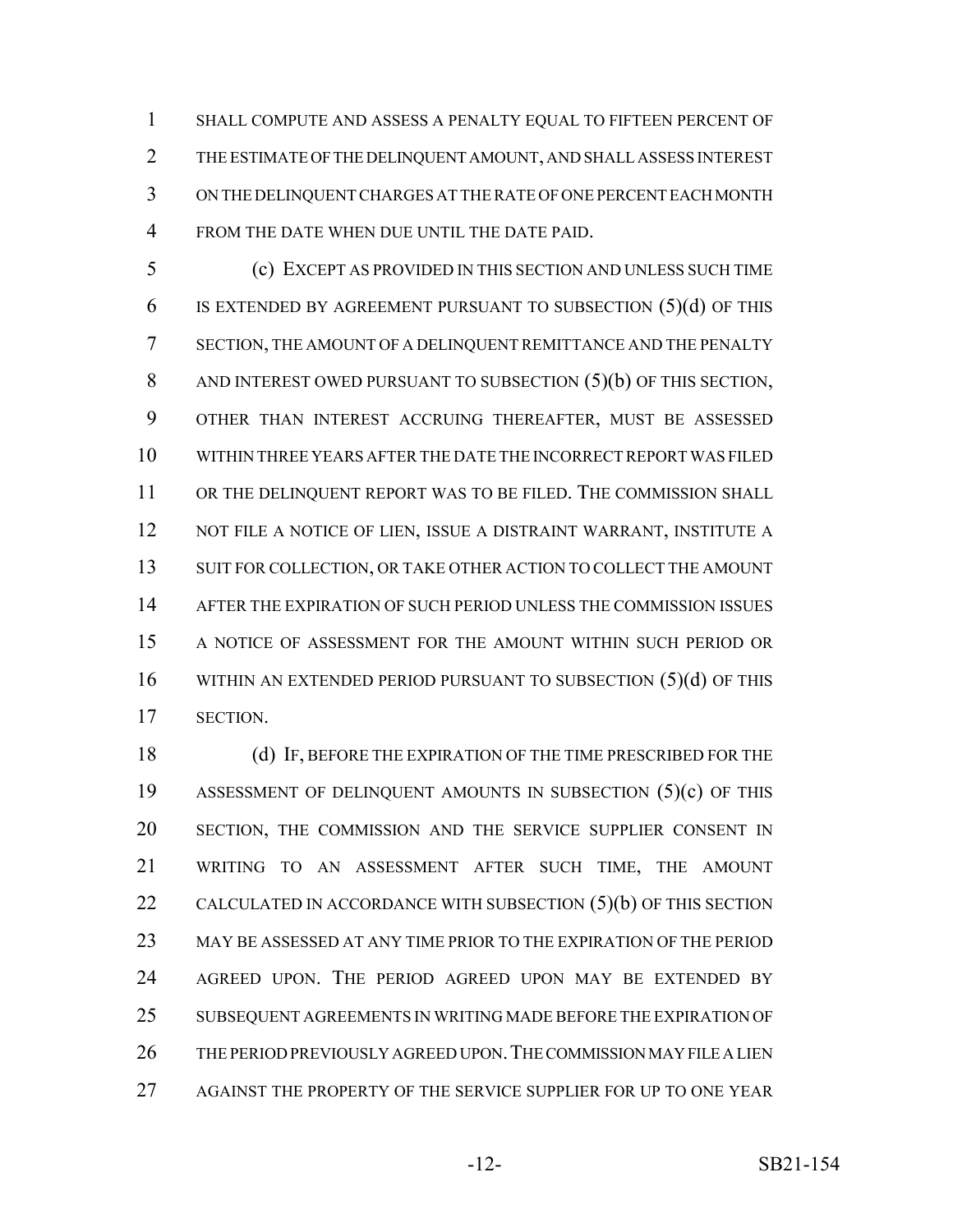AFTER THE EXPIRATION OF ANY SUCH PERIOD, UNLESS OTHERWISE 2 SPECIFICALLY PROVIDED IN THIS ARTICLE 17.5.

 (e) THE COMMISSION MAY CONDUCT AN AUDIT OF A SERVICE SUPPLIER'S BOOKS AND RECORDS CONCERNING THE COLLECTION AND REMITTANCE OF THE CHARGES AUTHORIZED BY THIS ARTICLE 17.5. A PUBLIC INSPECTION OF THE AUDIT AND OF DOCUMENTS REVIEWED IN THE AUDIT IS SUBJECT TO SECTION 24-72-204.THE COMMISSION IS RESPONSIBLE FOR EXPENSES THE COMMISSION MAY INCUR TO CONDUCT THE AUDIT. IN CONNECTION WITH AUDITS PERFORMED, SERVICE SUPPLIERS SHALL MAKE RELEVANT RECORDS AVAILABLE TO THE AUDITORS AT NO CHARGE. THE COMMISSION SHALL PROMULGATE RULES GOVERNING THE AUDIT AND APPEAL PROCEDURES.

 (f) THE COMMISSION SHALL DEPOSIT ANY PENALTIES OR INTEREST 14 IN THE 988 SURCHARGE CASH FUND CREATED IN SECTION 27-60-103.5 (4).

 **40-17.5-104. Imposition of charge on prepaid wireless - rules - definitions - repeal.** (1) AS USED IN THIS SECTION:

 (a) "CONSUMER" MEANS A PERSON WHO PURCHASES PREPAID WIRELESS TELECOMMUNICATIONS SERVICE IN A RETAIL TRANSACTION.

(b) "DEPARTMENT" MEANS THE DEPARTMENT OF REVENUE.

 (c) "PREPAID WIRELESS 988 CHARGE" OR "CHARGE" MEANS THE CHARGE IMPOSED UNDER SUBSECTION (2) OF THIS SECTION TO PAY FOR THE EXPENSES AUTHORIZED IN SECTION 27-60-103.5.

23 (d) "RETAIL TRANSACTION" MEANS THE PURCHASE OF PREPAID WIRELESS TELECOMMUNICATIONS SERVICE FROM A SELLER FOR ANY PURPOSE OTHER THAN RESALE.

 (e) "SELLER" MEANS A PERSON WHO SELLS PREPAID WIRELESS TELECOMMUNICATIONS SERVICE TO ANOTHER PERSON.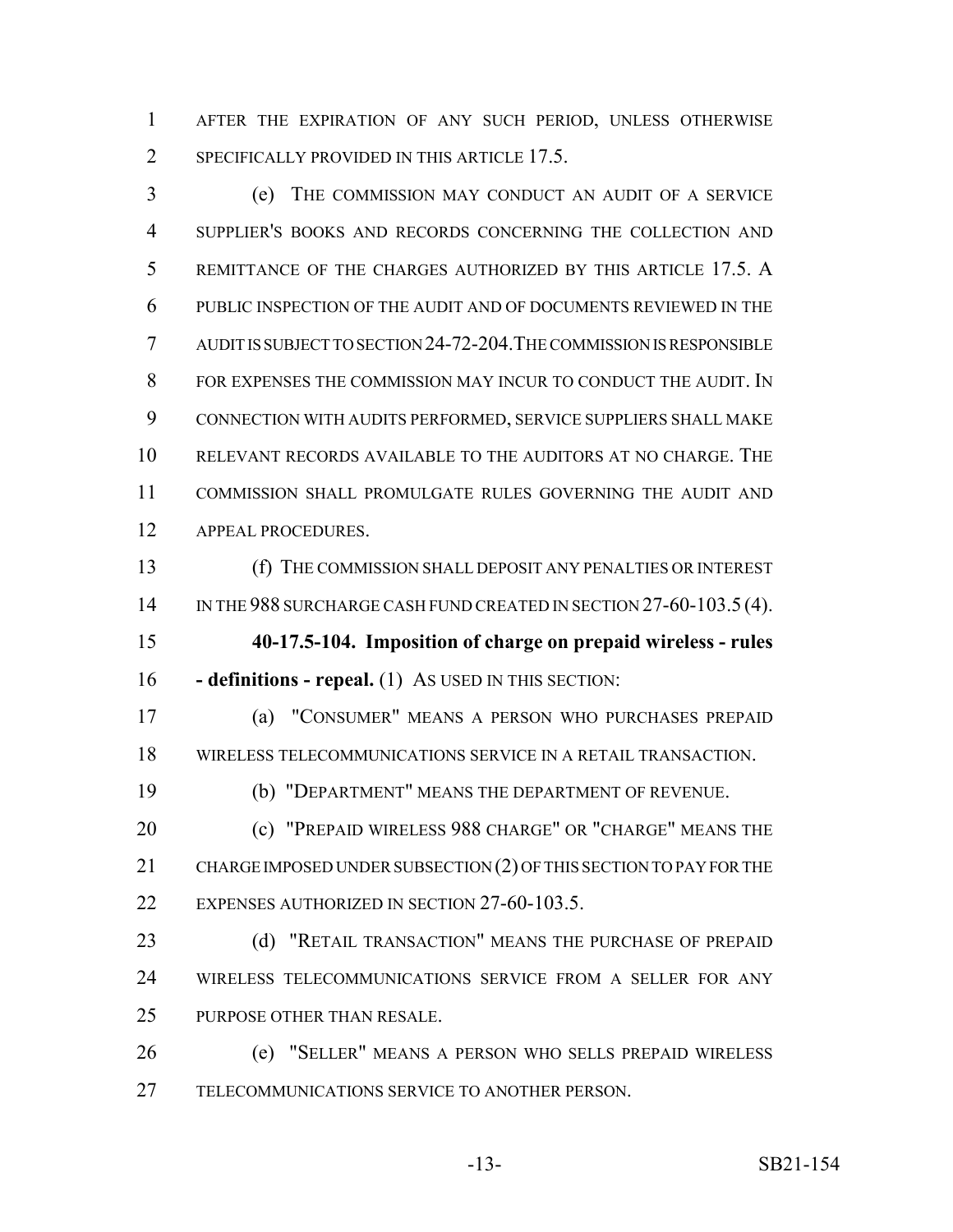(2) (a) A PREPAID WIRELESS 988 CHARGE IS HEREBY IMPOSED ON EACH RETAIL TRANSACTION. THE PRIMARY PURPOSE OF THE PREPAID WIRELESS 988 CHARGE IS TO DEFRAY THE COSTS OF ADMINISTERING AND OPERATING THE 988 CRISIS HOTLINE CENTER.

 (b) (I) (A) ON AND BEFORE DECEMBER 31, 2021, THE PREPAID WIRELESS 988 CHARGE IS ONE AND FOUR-TENTHS PERCENT OF THE PRICE OF THE RETAIL TRANSACTION.

8 (B) THIS SUBSECTION  $(2)(b)(I)$  IS REPEALED, EFFECTIVE JULY 1, 2022.

 (II) EFFECTIVE JANUARY 1, 2022, THE CHARGE IS IN AN AMOUNT TO BE ESTABLISHED ANNUALLY BY THE COMMISSION IN ACCORDANCE 12 WITH SUBSECTION (2)(c) OF THIS SECTION. THE CHARGE MUST BE A FLAT AMOUNT IMPOSED ON EACH RETAIL TRANSACTION IN WHICH PREPAID WIRELESS SERVICE IS PURCHASED IN COLORADO.

 (c) ON OR BEFORE OCTOBER 1,2021, AND ON OR BEFORE OCTOBER 1 EACH YEAR THEREAFTER, THE COMMISSION SHALL ESTABLISH THE AMOUNT OF THE PREPAID WIRELESS 988 CHARGE FOR THE NEXT CALENDAR YEAR.THE AMOUNT OF THE CHARGE MUST BE REASONABLY CALCULATED TO MEET THE NEEDS OF THE 988 CRISIS HOTLINE CENTER BASED ON THE PROPOSED BUDGET PROVIDED TO THE COMMISSION BY THE OFFICE OF BEHAVIORAL HEALTH IN THE DEPARTMENT OF HUMAN SERVICES.THE NEW 22 AMOUNT TAKES EFFECT ON THE FOLLOWING JANUARY 1.

23 (d) (I) THE SELLER SHALL COLLECT THE PREPAID WIRELESS 988 CHARGE FROM THE CONSUMER ON EACH RETAIL TRANSACTION OCCURRING IN THE STATE.THE AMOUNT OF THE PREPAID WIRELESS 988 CHARGE SHALL 26 BE EITHER DISCLOSED TO THE CONSUMER OR SEPARATELY STATED ON AN INVOICE, RECEIPT, OR OTHER SIMILAR DOCUMENT THE SELLER PROVIDES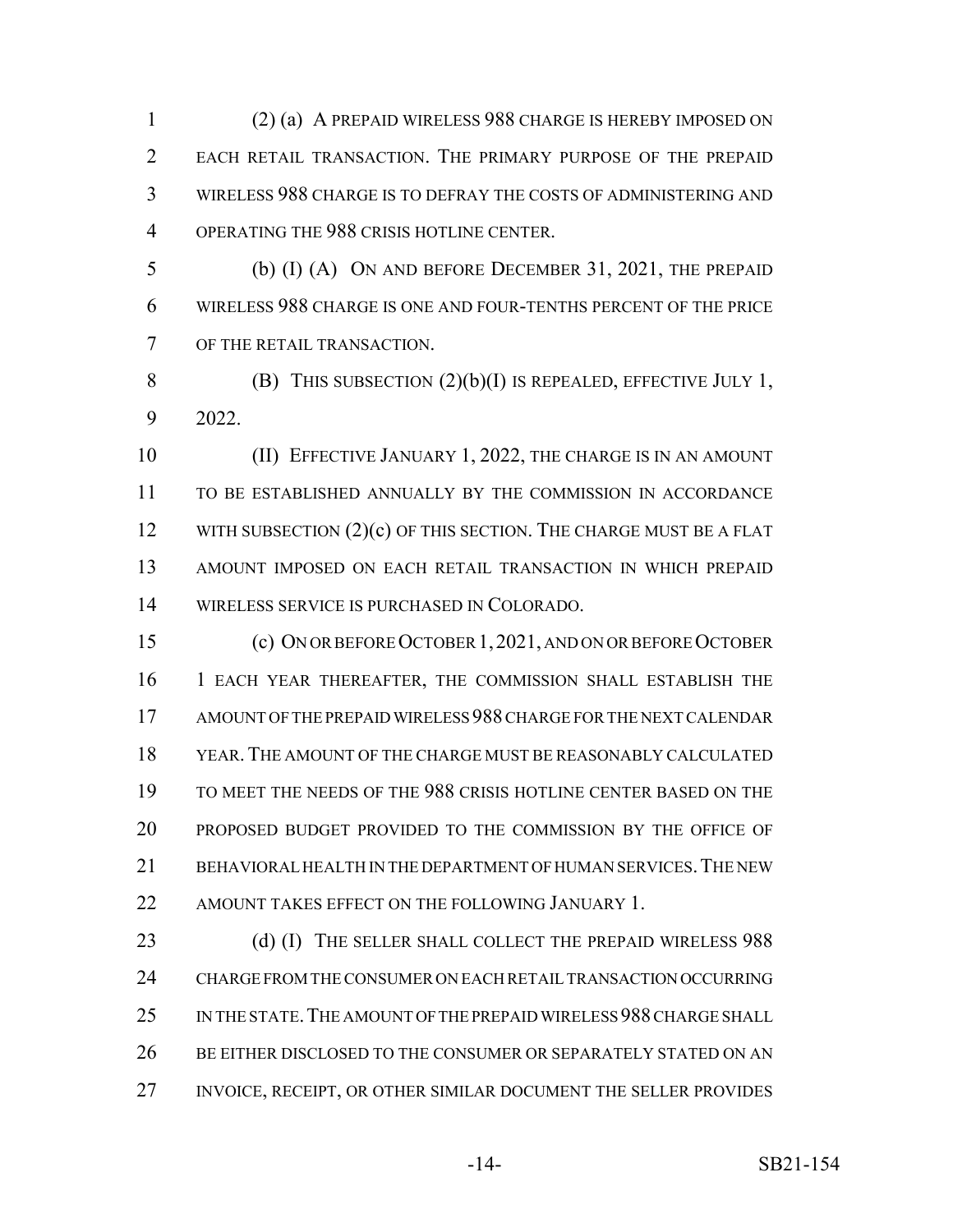TO THE CONSUMER. A SELLER SHALL ELECT TO EITHER DISCLOSE OR SEPARATELY STATE THE CHARGE AND SHALL NOT CHANGE THE ELECTION WITHOUT THE WRITTEN CONSENT OF THE DEPARTMENT. THE SELLER IS DEEMED TO HAVE COLLECTED THE CHARGE NOTWITHSTANDING THE SELLER'S FAILURE TO SEPARATELY DISCLOSE OR STATE THE CHARGE ON AN INVOICE, RECEIPT, OR OTHER SIMILAR DOCUMENT THE SELLER PROVIDES TO THE CONSUMER.

8 (II) FOR PURPOSES OF THIS SECTION, A RETAIL TRANSACTION 9 OCCURS IN COLORADO IF:

 (A) THE CONSUMER EFFECTS THE RETAIL TRANSACTION IN PERSON AT A BUSINESS LOCATION IN COLORADO;

12 **(B)** IF SUBSECTION  $(2)(d)(II)(A)$  OF THIS SECTION DOES NOT APPLY, THE PRODUCT IS DELIVERED TO THE CONSUMER AT A COLORADO ADDRESS 14 PROVIDED TO THE SELLER;

15 (C) IF SUBSECTIONS  $(2)(d)(II)(A)$  AND  $(2)(d)(II)(B)$  OF THIS SECTION DO NOT APPLY, THE SELLER'S RECORDS, MAINTAINED IN THE ORDINARY COURSE OF BUSINESS, INDICATE THAT THE CONSUMER'S ADDRESS IS IN COLORADO AND THE RECORDS ARE NOT MADE OR KEPT IN BAD FAITH;

20 (D) IF SUBSECTIONS  $(2)(d)(II)(A)$  TO  $(2)(d)(II)(C)$  OF THIS SECTION DO NOT APPLY, THE CONSUMER GIVES A COLORADO ADDRESS DURING THE CONSUMMATION OF THE SALE, INCLUDING THE CONSUMER'S PAYMENT INSTRUMENT IF NO OTHER ADDRESS IS AVAILABLE, AND THERE IS NO 24 INDICATION THAT THE ADDRESS IS GIVEN IN BAD FAITH; OR

25 (E) IF SUBSECTIONS  $(2)(d)(II)(A)$  TO  $(2)(d)(II)(D)$  OF THIS SECTION DO NOT APPLY, THE MOBILE TELEPHONE NUMBER IS ASSOCIATED WITH A COLORADO LOCATION.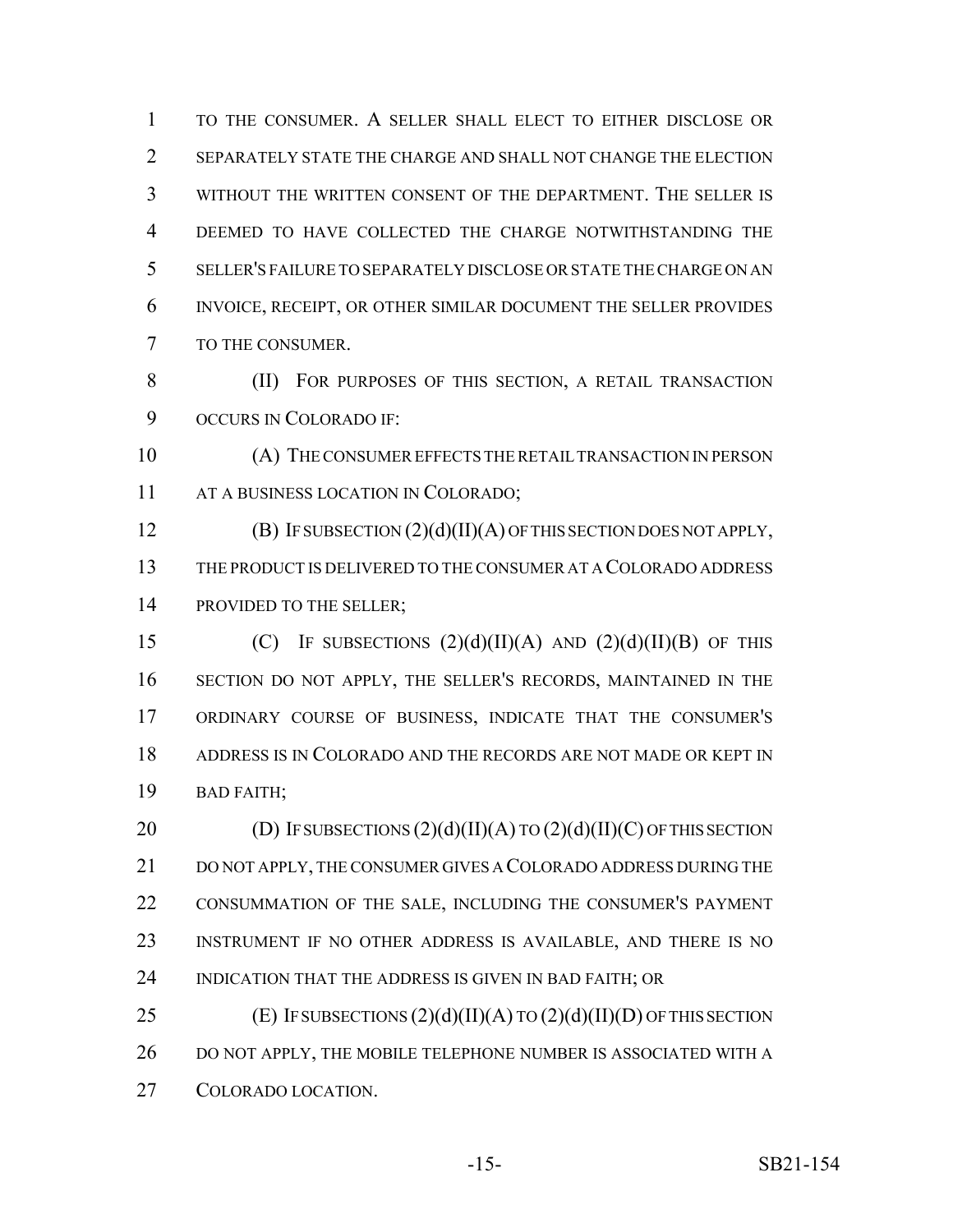(e) THE PREPAID WIRELESS 988 CHARGE IS THE LIABILITY OF THE CONSUMER AND NOT OF THE SELLER; EXCEPT THAT THE SELLER IS LIABLE TO REMIT ALL PREPAID WIRELESS 988 CHARGES THAT THE SELLER COLLECTS FROM CONSUMERS AS PROVIDED IN SUBSECTION (3) OF THIS SECTION.

 (f) THE AMOUNT OF THE PREPAID WIRELESS 988 CHARGE THAT IS COLLECTED BY A SELLER FROM A CONSUMER IS NOT INCLUDED IN THE BASE FOR MEASURING ANY TAX, FEE, SURCHARGE, OR OTHER CHARGE THAT IS IMPOSED BY THE STATE, ANY POLITICAL SUBDIVISION OF THE STATE, OR ANY INTERGOVERNMENTAL AGENCY.

 (3) (a) THE SELLER SHALL REMIT ANY COLLECTED PREPAID WIRELESS 988 CHARGES TO THE DEPARTMENT AT THE TIMES AND IN THE MANNER PROVIDED IN PART 1 OF ARTICLE 26 OF TITLE 39. THE DEPARTMENT SHALL ESTABLISH, BY RULE, REGISTRATION AND PAYMENT PROCEDURES THAT SUBSTANTIALLY COINCIDE WITH THE REGISTRATION AND PAYMENT PROCEDURES THAT APPLY UNDER PART 1 OF ARTICLE 26 OF TITLE 39. A SELLER IS SUBJECT TO THE PENALTIES UNDER PART 1 OF ARTICLE 26 OF TITLE 39 FOR FAILURE TO COLLECT OR REMIT A PREPAID WIRELESS 988 CHARGE IN ACCORDANCE WITH THIS SECTION.

 (b) A SELLER MAY DEDUCT AND RETAIN THREE AND THREE-TENTHS PERCENT OF THE PREPAID WIRELESS 988 CHARGES THAT ARE COLLECTED 22 BY THE SELLER FROM CONSUMERS.

 (c) THE AUDIT AND APPEAL PROCEDURES APPLICABLE TO THE 24 STATE SALES TAX UNDER PART 1 OF ARTICLE 26 OF TITLE 39 APPLY TO PREPAID WIRELESS 988 CHARGES.

26 (d) THE DEPARTMENT SHALL, BY RULE, ESTABLISH PROCEDURES BY WHICH A SELLER MAY DOCUMENT THAT A TRANSACTION IS NOT A RETAIL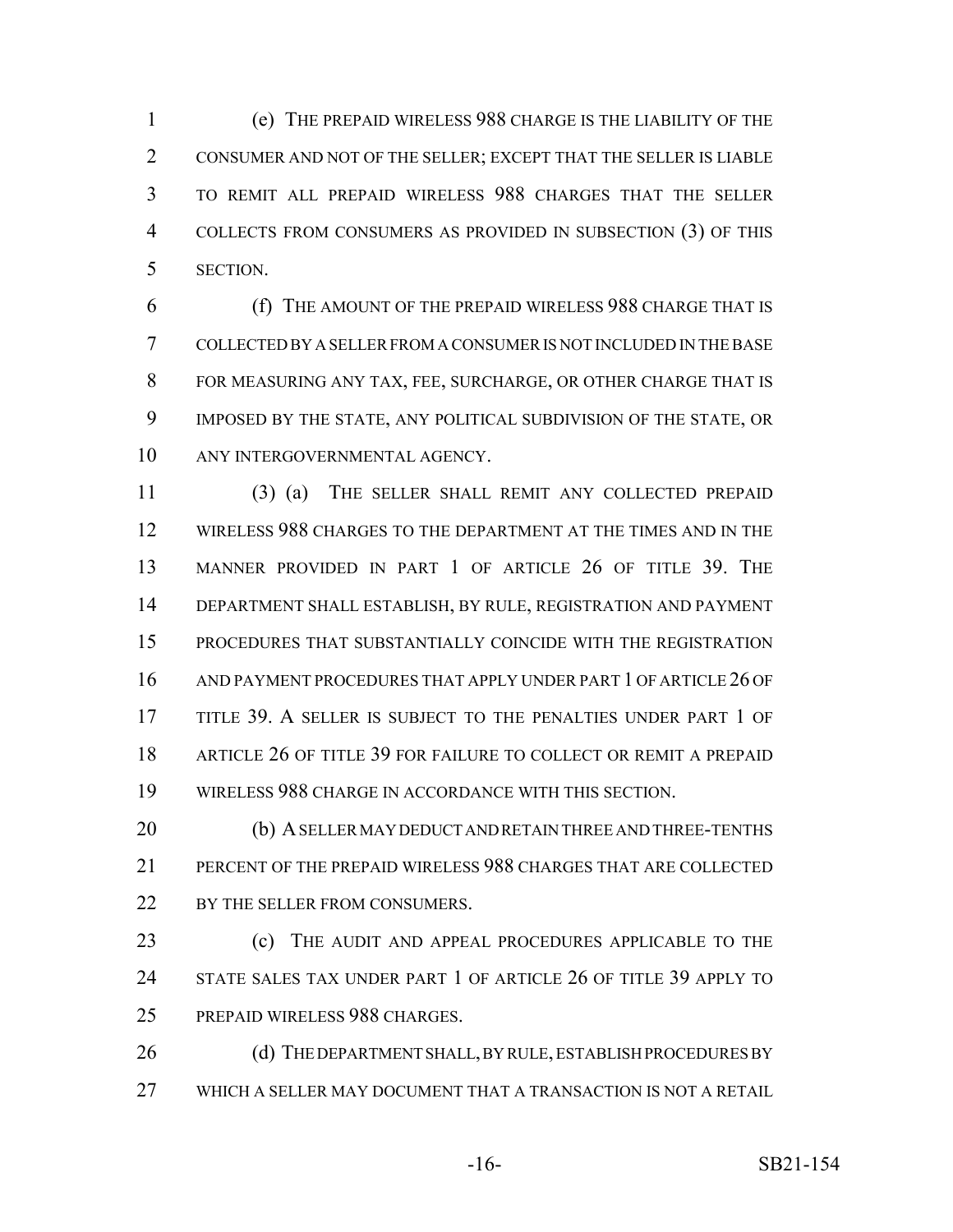TRANSACTION, WHICH PROCEDURES MUST SUBSTANTIALLY COINCIDE WITH THE PROCEDURES FOR DOCUMENTING THAT A SALE WAS WHOLESALE FOR PURPOSES OF THE SALES TAX UNDER PART 1 OF ARTICLE 26 OF TITLE 39.

 (e) (I) THE STATE TREASURER SHALL CREDIT THE PREPAID WIRELESS 988 CHARGES REMITTED TO THE DEPARTMENT PURSUANT TO SUBSECTION (3)(a) OF THIS SECTION TO THE 988 SURCHARGE CASH FUND CREATED IN SECTION 27-60-103.5 (4).

 (II) SUBJECT TO ANNUAL APPROPRIATION, THE DEPARTMENT MAY EXPEND AN AMOUNT, NOT TO EXCEED THREE PERCENT OF THE COLLECTED CHARGES IN THE 988 SURCHARGE CASH FUND, NECESSARY TO REIMBURSE THE DEPARTMENT FOR ITS DIRECT COSTS OF ADMINISTERING THE COLLECTION AND REMITTANCE OF PREPAID WIRELESS 988 CHARGES.

 (4) THE PREPAID WIRELESS 988 CHARGE IMPOSED BY THIS SECTION IS THE ONLY DIRECT 988 FUNDING OBLIGATION IMPOSED WITH RESPECT TO PREPAID WIRELESS TELECOMMUNICATIONS SERVICE IN THE STATE. NO TAX, FEE, SURCHARGE, OR OTHER CHARGE TO FUND THE 988 CRISIS 17 HOTLINE IS IMPOSED BY THE STATE, ANY POLITICAL SUBDIVISION OF THE STATE, OR ANY INTERGOVERNMENTAL AGENCY UPON A SELLER OR CONSUMER WITH RESPECT TO THE SALE, PURCHASE, USE, OR PROVISION OF PREPAID WIRELESS TELECOMMUNICATIONS SERVICE.

 **SECTION 6.** In Colorado Revised Statutes, 24-75-402, **add**  $22 \quad (5)(\text{rr})$  as follows:

 **24-75-402. Cash funds - limit on uncommitted reserves - reduction in the amount of fees - exclusions.** (5) Notwithstanding any provision of this section to the contrary, the following cash funds are excluded from the limitations specified in this section:

**(rr)** THE 988 SURCHARGE CASH FUND CREATED IN SECTION